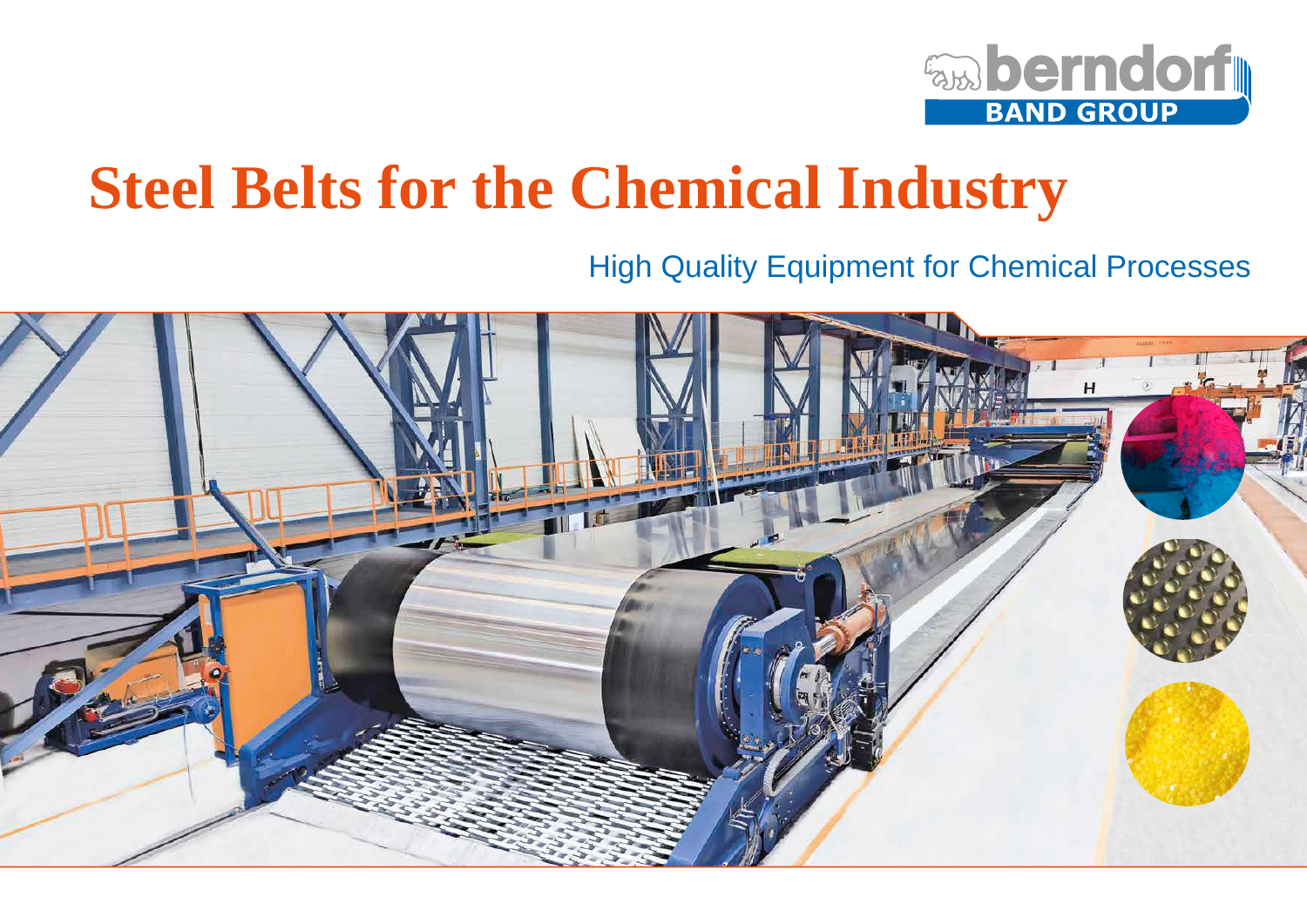Steel Belts | Belt Systems | Worldwide Service

## **Stainless Steel Belts for Chemical Processing**

The Berndorf Band Group is the global leader for Steel Belts, Belt Systems and worldwide service. Our wide-ranging solutions are incorporated in production and conveying processes found in every industry.

One part of the Berndorf Band Group´s portfolio are Steel Belts for chemical processes. Adjusted to the individual requirements of the chemical industry. Steel Belts from Berndorf are the perfect solution for that branch.

Highest corrosion resistance and best thermal conductivity combined with excellent flatness as well as precise straight running characterizes our Steel Belts. Special properties make our products to the first choice for continuous processes.

#### **Service That Never Stops**

To ensure that your operations run at the highest productivity possible, the Berndorf Band Group offers extensive services and pioneering service equipment centered around the Steel Belt. Our service network performs such tasks as steel belt installations, repairs, inspections, maintenance and training for all types of Steel Belts worldwide.

Apart from comprehensive training classes, we also offer you innovative service equipment that reflects the cumulative expertise of our experienced engineers and technicians. Our foremost objective is to provide you with the service and technical tools you need to handle such problems as belt damages or other process disruptions and, thus, restore optimum productivity.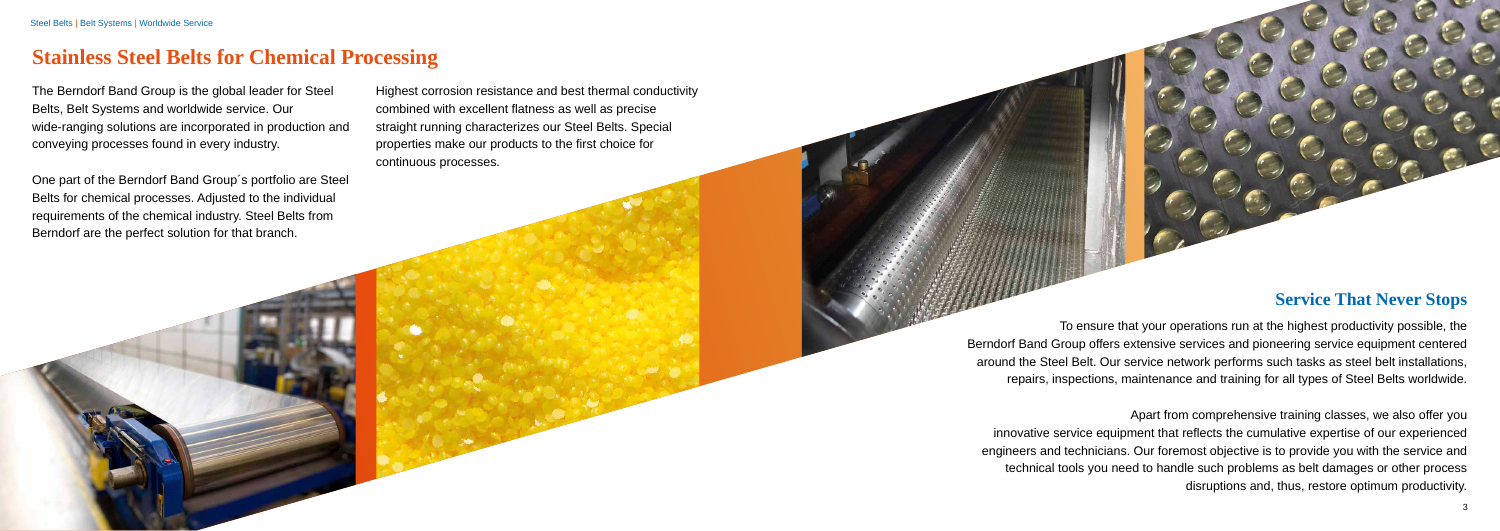Steel Belts | Belt Systems | Worldwide Service

# **Steel Belts for the Chemical Industry**

Choosing the right steel belt material is of crucial importance for sectors like the chemical industry. Thanks to extensive research and development, special steels, which withstand the high requirements of the chemical industry, were developed. The Steel Belts are state of the art in regards to mechanical, physical and geometric properties. So they can withstand constant dynamic loads for a long period.

As your total solution provider, Berndorf Band Group offers complete packages to meet your demands. For the chemical industry we offer Steel Belts, Process Equipment and worldwide service to provide turnkey installations.



# ADVANTAGES

- » High-alloyed steel materials for corrosion resistance
- » High dynamic fatigue strength offers resistance to deformations
- » Perfect flatness guarantees uniform cooling and a precise product transport

#### **Steel Belts for the Chemical Industry - Physical and Mechanical Properties. Typical Values.**

 $0.2 \%$ - $\frac{3}{5}$  streng

Fatigu revers

Mean of theri

 $Speci$ resista

Min. p operat  $\overline{\mathsf{Max. p}}$ 

 $overline$ operat Tensile

permis  $\frac{1}{0.2 \%}$ 

4 5 *\*50 % of the test specimens withstand 2,000,000 load cycles. If not otherwise specified, the values given apply at room temperature. Subject to change due to technological progress. Errors and omissons excepted.*

| <b>Material</b>                                                          |                                                                                                      |                                                                                                                                                                                                                 | <b>NICRO 12.1</b>                                                                  | NICRO <sub>22</sub>                    | NICRO 31                                                              | NICRO <sub>52</sub>                                 | NICRO 52.6                                          | NICRO <sub>70</sub>                       | NICRO <sub>85</sub>                                                                   | NICRO 94                                  | <b>TITANIUM</b>                                                                     |
|--------------------------------------------------------------------------|------------------------------------------------------------------------------------------------------|-----------------------------------------------------------------------------------------------------------------------------------------------------------------------------------------------------------------|------------------------------------------------------------------------------------|----------------------------------------|-----------------------------------------------------------------------|-----------------------------------------------------|-----------------------------------------------------|-------------------------------------------|---------------------------------------------------------------------------------------|-------------------------------------------|-------------------------------------------------------------------------------------|
| Type                                                                     |                                                                                                      |                                                                                                                                                                                                                 | CrNi 177                                                                           | CrNiMo 17 12 2                         |                                                                       |                                                     |                                                     |                                           | CrNiTi 13 4 CrNiCuTi 15 7 CrNiCuTi 15 7 NiCr 22 Mo 9 Nb CrNiMoN 25 7 4 CrNiMoN 22 5 3 |                                           | Grade 2                                                                             |
| Similar material                                                         |                                                                                                      | <b>DIN</b><br><b>AISI</b>                                                                                                                                                                                       | 1.4310<br>301                                                                      | 1.4401<br>316                          | 1.4313                                                                | $\overline{a}$                                      |                                                     | 2.4856                                    | 1.4410                                                                                | 1.4462                                    | 3.7035                                                                              |
| Tensile strength                                                         | at 20 °C<br>at 68 $\degree$ F                                                                        | N/mm <sup>2</sup><br>psi                                                                                                                                                                                        | 1,150<br>166,800                                                                   | 1,100<br>159,500                       | 1,080<br>156,600                                                      | 1,150<br>166,800                                    | 1,550<br>224,800                                    | 870<br>126,200                            | 1,350<br>195,800                                                                      | 1,400<br>203,100                          | 390<br>56,600                                                                       |
| 0.2 %-offset yield<br>strength                                           | at 20 °C<br>at 68 °F                                                                                 | N/mm <sup>2</sup><br>psi                                                                                                                                                                                        | 950<br>137,800                                                                     | 970<br>140,700                         | 1,050<br>152,300                                                      | 1,100<br>159,500                                    | 1,500<br>217,600                                    | 570<br>82,700                             | 1,250<br>181,300                                                                      | 1,050<br>152,300                          | 275<br>39,900                                                                       |
| Hardness                                                                 |                                                                                                      | Rockwell HRC<br>Vickers HV 10                                                                                                                                                                                   | 37.0<br>360                                                                        | 33.0<br>330                            | 33.0<br>330                                                           | 37.0<br>360                                         | 48.0<br>480                                         | 24.0<br>260                               | 39.0<br>380                                                                           | 36.0<br>350                               | 160                                                                                 |
| Elongation 50 mm   1.97 in                                               |                                                                                                      | $\frac{0}{6}$                                                                                                                                                                                                   | 18                                                                                 | 12                                     | 5                                                                     | 8                                                   | 6                                                   | 25                                        | $\,6\,$                                                                               | 9.5                                       | 20                                                                                  |
| Welding factor                                                           |                                                                                                      |                                                                                                                                                                                                                 | 0.70                                                                               | 0.65                                   | 0.95                                                                  | 0.95                                                | 0.80                                                | 0.75                                      | 0.70                                                                                  | 0.65                                      | 0.95                                                                                |
| Fatigue strength under<br>reversed bending stress <sup>*</sup>           | at 20 °C<br>at 68 °F                                                                                 | $N/mm^2$<br>psi                                                                                                                                                                                                 | 480<br>69,600                                                                      | 440<br>63,800                          | 480<br>69,600                                                         | 500<br>72,500                                       | 700<br>101,500                                      | 475<br>68,900                             | 385<br>55,900                                                                         | 450<br>65,300                             | 250<br>36.300                                                                       |
| Modulus of elasticity                                                    | at 20 $^{\circ}$ C<br>at 200 °C<br>at 68 °F<br>at 392 °F                                             | N/mm <sup>2</sup><br>N/mm <sup>2</sup><br>ksi<br>ksi                                                                                                                                                            | 200.000<br>180,000<br>29,000<br>26,100                                             | 200.000<br>180,000<br>29,000<br>26,100 | 205,000<br>29,700                                                     | 200.000<br>188,000<br>29,000<br>27,300              | 200.000<br>188,000<br>29,000<br>27,300              | 205.000<br>200,000<br>29,700<br>29,000    | 200,000<br>186,000<br>29,000<br>27,000                                                | 200,000<br>184,000<br>29,000<br>26,700    | 106,000<br>15,400                                                                   |
| Density                                                                  |                                                                                                      | kg/dm <sup>3</sup><br>$Ib/in^3$                                                                                                                                                                                 | 7.90<br>0.29                                                                       | 7.95<br>0.29                           | 7.70<br>0.28                                                          | 7.74<br>0.28                                        | 7.74<br>0.28                                        | 8.44<br>0.30                              | 7.80<br>0.28                                                                          | 7.80<br>0.28                              | 4.53<br>0.16                                                                        |
| Mean coefficient<br>of thermal expansion                                 | 20-100 °C<br>20-200 °C<br>20-300 °C<br>20-400 °C<br>68-212 °F<br>68-392 °F<br>68-572 °F<br>68-752 °F | 10 <sup>-6</sup> m/m°C<br>$10-6$ m/m $^{\circ}$ C<br>$10-6m/m°C$<br>$10-6$ m/m $^{\circ}$ C<br>$10-6$ in/in $^{\circ}$ F<br>$10-6$ in/in $^{\circ}$ F<br>$10-6$ in/in $^{\circ}$ F<br>$10-6$ in/in $^{\circ}$ F | 16.0<br>17.0<br>$\overline{\phantom{a}}$<br>8.9<br>9.4<br>$\overline{\phantom{a}}$ | 16.5<br>17.5<br>9.2<br>9.7             | 10.8<br>11.2<br>11.7<br>$\overline{\phantom{a}}$<br>6.0<br>6.2<br>6.5 | 10.9<br>11.5<br>11.7<br>$\sim$<br>6.1<br>6.4<br>6.5 | 10.9<br>11.5<br>11.7<br>$\sim$<br>6.1<br>6.4<br>6.5 | 12.8<br>13.1<br>13.3<br>7.1<br>7.3<br>7.4 | 13.0<br>13.5<br>14.0<br>$\overline{\phantom{a}}$<br>7.2<br>7.5<br>7.8                 | 13.3<br>13.8<br>14.2<br>7.4<br>7.7<br>7.9 | $\begin{array}{c} 8.5 \\ 8.9 \end{array}$<br>$\overline{\phantom{a}}$<br>4.7<br>4.9 |
| Specific heat                                                            |                                                                                                      | $J/q^{\circ}C$<br>BTU/ID°F                                                                                                                                                                                      | 0.50<br>0.12                                                                       | 0.50<br>0.12                           | 0.46<br>0.11                                                          | 0.50<br>0.12                                        | 0.50<br>0.12                                        | 0.41<br>0.10                              | 0.50<br>0.12                                                                          | 0.50<br>0.12                              | 0.52<br>0.12                                                                        |
| Thermal conductivity                                                     | at 20 $\degree$ C<br>at 68 °F                                                                        | W/m°C<br>BTU/hr ft°F                                                                                                                                                                                            | 15<br>8.7                                                                          | 15<br>8.7                              | 21<br>12.1                                                            | 16<br>9.3                                           | 16<br>9.3                                           | 9.8<br>5.7                                | 15<br>8.7                                                                             | 15<br>8.7                                 | 20<br>11.6                                                                          |
| Specific electric<br>resistance                                          | at 20 °C<br>at 68 °F                                                                                 | $\Omega$ mm <sup>2</sup> /m<br>$μΩ$ in                                                                                                                                                                          | 0.73<br>28.74                                                                      | 0.75<br>29.53                          | 0.60<br>23.62                                                         | 0.80<br>31.50                                       | 0.80<br>31.50                                       | 1.29<br>50.79                             | 0.80<br>31.50                                                                         | 0.80<br>31.50                             | 0.78<br>30.71                                                                       |
| Min. permissible<br>operating temperature                                |                                                                                                      | $^{\circ}C$<br>$\,^\circ \mathsf{F}$                                                                                                                                                                            | $-196$<br>$-321$                                                                   | $-196$<br>$-321$                       |                                                                       |                                                     |                                                     | $-196$<br>$-321$                          | $-50$<br>$-58$                                                                        | $-50$<br>$-58$                            |                                                                                     |
| Max. permissible<br>operating temperature                                |                                                                                                      | $^{\circ}C$<br>$\overline{P}$                                                                                                                                                                                   | 250<br>482                                                                         | 250<br>482                             | 350<br>662                                                            | 350<br>662                                          | 350<br>662                                          | 300<br>572                                | 250<br>482                                                                            | 250<br>482                                | 250<br>482                                                                          |
| Tensile strength at max.<br>permissible operating temperature            |                                                                                                      | N/mm <sup>2</sup><br>psi                                                                                                                                                                                        | 940<br>136,300                                                                     | 870<br>126,200                         | 970<br>140,700                                                        | 900<br>130,500                                      | 1,250<br>181,300                                    | 770<br>111,700                            | 1,070<br>155,200                                                                      | 1,130<br>163,900                          | 225<br>32,600                                                                       |
| 0.2 %-offset yield strength at max.<br>permissible operating temperature |                                                                                                      | N/mm <sup>2</sup><br>psi                                                                                                                                                                                        | 770<br>111,700                                                                     | 770<br>111,700                         | 930<br>134,900                                                        | 830<br>120,400                                      | 1,180<br>171,100                                    | 420<br>60,900                             | 1,020<br>147,900                                                                      | 990<br>143,600                            | 135<br>19,600                                                                       |

*Special materials available upon request.*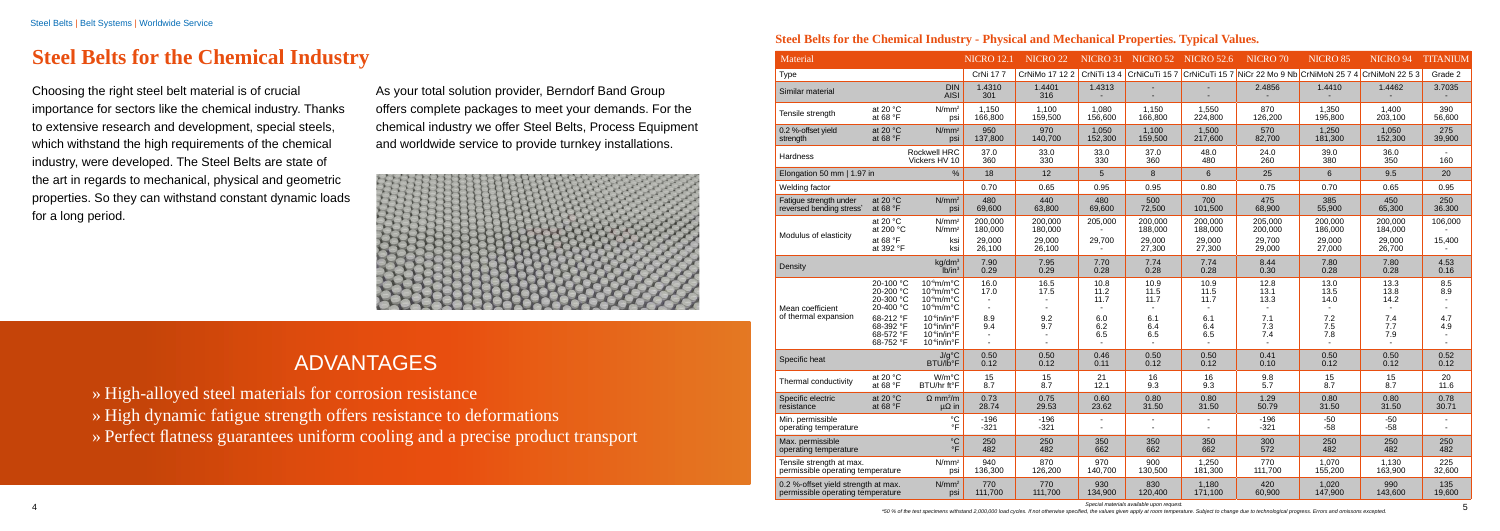



product Retaining Strips. A special developed gluing process ensures optimal adhesion even under difficult \_\_\_\_\_\_\_\_\_\_\_\_\_\_\_\_\_\_\_\_\_\_\_\_\_\_ Steel Belts can be equipped with Vee-ropes and/or production conditions.

an overview of the Belt Tracking Systems please contact and the Belt Tracking Systems please contact process ensures opumal adnesion even under difficult and as alternative Belt Tracking Systems are available to keep A wide range of Guiding and Supporting Sheaves as well the belt tension constant. For further information including www.berndorfband-group.com.

# **Additional Components Supporting the Process**

#### **Vee-ropes & Retaining Strips**

#### **Belt Tracking, Guiding & Supporting Sheaves**

| Vee-rope-material                  | <b>Operating temperatures</b>                                                       | your Berndorf Band Group representative or visit |
|------------------------------------|-------------------------------------------------------------------------------------|--------------------------------------------------|
| Nitrile rubber                     | -20 °C to +100 °C   -4 °F to +212 °F                                                | www.berndorfband-group.com.                      |
| Natural rubber                     | -60 °C to +60 °C   -76 °F to +140 °F                                                |                                                  |
| Stainless steel<br>spiral vee-rope | up to the max. permissible operating<br>temperature of the respective belt material |                                                  |

| ofile<br>5 mm<br>(0.197 in<br>$40^{\circ}$<br>ā<br>$\Xi$ | $\frac{m}{2}$<br>$\Xi \subseteq \Xi$<br>0.760 in<br>₫<br>mm<br>69 in<br>$40^{\circ}$<br>$0.140$ i<br>JSA<br>$\sim$ $\sim$<br>$-$ 0 |  |
|----------------------------------------------------------|------------------------------------------------------------------------------------------------------------------------------------|--|
| <b>Retaining Strip-material</b>                          | <b>Operating temperatures</b>                                                                                                      |  |
| Nitrile rubber                                           | -20 °C to +100 °C   -4 °F to +212 °F                                                                                               |  |
| Natural rubber                                           | -60 °C to +60 °C   -76 °F to +140 °F                                                                                               |  |
| Silicone rubber                                          | -80 °C to +300 °C   -112 °F to +572 °F                                                                                             |  |

# **Process Equipment**

As a full-service provider, we offer complete packages and support you in all phases of your project. Berndorf Process Equipment includes the implementation, construction, installation and maintenance of Steel Belt Solidification and Cooling Systems. Process Equipment is mainly applied to the chemical and petrochemical industries, but many branches like sulphur or powder paint profit from our technology.

### **Cooling Systems**

Berndorf Cooling Sytems include Single- and Double Belt Coolers, which are used in numerous production processes to cool down melted products. Which Cooling System is used mainly depends on the viscosity of the material to be processed. Products with low to medium viscosity, density and specific heat are usually processed by the Single Belt Cooler. Raw materials with medium to high viscosity are handled by Double Belt Coolers.



#### **Feeding Devices**

The variety of Berndorf Feeding Devices has been developed to meet different process requirements for a wide range of products. The versatile application possibilities enable the production of materials from low to high viscosities and a melting temperature of up to 250 °C | 482 °F as well as the production of pastilles in different sizes simply by exchanging the outer shell and nozzle bar, with or without refeed bar. Available Berndorf Feeding Devices are **BernDrop®** and **BernFlow®**.